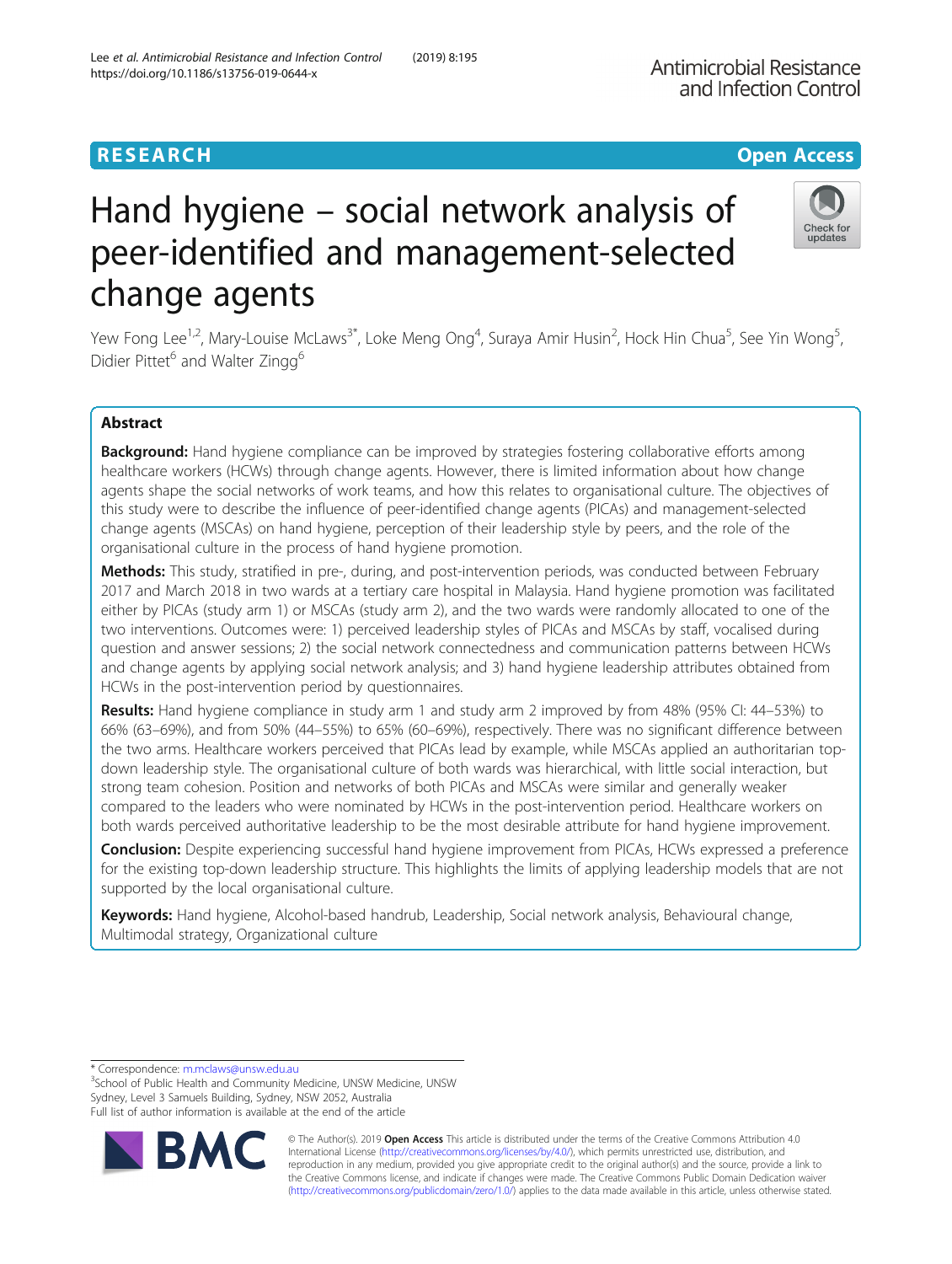# Background

Globally, hundreds of millions of patients suffer from healthcare-associated infections every year with a higher burden in developing countries [\[1,](#page-6-0) [2](#page-6-0)]. Hand hygiene has been accepted as one of the most cost-effective measures in reducing both cross-transmission of microorganisms and healthcare-associated infections. Despite evidence of its effectiveness, compliance with hand hygiene is rather low [\[3\]](#page-6-0). This may be due to the nature of hand hygiene being an action, driven by behaviour [\[4\]](#page-6-0), and taking part within the socio-economical and organisational context of healthcare facilities [\[5](#page-6-0), [6](#page-6-0)]. Compliance is influenced by leadership engagement, peer pressure, and role modelling [\[5](#page-6-0), [6\]](#page-6-0). Improvement strategies often fail because of insufficient implementation skills [[7](#page-6-0)], which need to take into account behavioural aspects as part of the organisational culture [\[8](#page-6-0), [9](#page-6-0)]. Strategies fostering collaborative efforts and the development of partnership among healthcare workers (HCWs) have been shown to be beneficial in both hand hygiene promotion and the prevention of healthcare-associated infections [\[5,](#page-6-0) [6,](#page-6-0) [10](#page-6-0)–[13](#page-6-0)]. Such interventions aim at influencing social networks within work teams and across healthcare professions with the final goal to change the organisational culture of an institution [[14\]](#page-6-0). There is limited information about the way change agents shape the social networks of work teams in healthcare, and how this relates to organisational culture.

The objectives of this study were to describe the influence of peer-identified change agents (PICAs) and management-selected change agents (MSCAs) on hand hygiene, the perception of their leadership style by peers, their ability to shape team dynamics, and the role of the organisational culture in this process. This report is part of a study examining the effect of change agents on hand hygiene behaviour in acute healthcare (Lee YF et al. Hand hygiene promotion delivered by change agents— Two attitudes, similar outcome, forthcoming).

#### Methods

This study was conducted in collaboration with the Malaysian Ministry of Health, the World Health Organization (WHO) Collaborating Centre on Patient Safety at the University of Geneva Hospitals (HUG), Switzerland, and the University of New South Wales Sydney (UNSW Sydney), Australia. Malaysia is an upper-middle-income country in Southeast Asia [\[15](#page-6-0)]. Sarawak is the largest of the 13 states in Malaysia and is situated on Borneo Island  $[16]$ . The state has the most diverse population in Malaysia, with more than 40 ethnic groups, and the highest percentage of Christians [\[15](#page-6-0), [16\]](#page-6-0). In recent years, the economy has shifted away from traditional mining, agriculture and forestry towards high-tech industries with renewable energy. Sarawak has 23 public hospitals and special medical institutions. The total number of public and private hospital beds per 1000 people was 1.5 in 2015 [\[17\]](#page-6-0) compared with the average for Malaysia of 1.8 in 2012 [[18\]](#page-6-0). The doctor-to-population ratio in Sarawak was 1:1184 [\[17\]](#page-6-0) compared with the Malaysian average of 1:632 in 2017 [\[18\]](#page-6-0).

# Setting

Between February 2017 and March 2018, two medical wards (study arm 1, study arm 2) were selected for an intervention on hand hygiene promotion at the Sarawak General Hospital, a university-affiliated, tertiary care hospital in Kuching, Malaysia. Kuching is the largest city and the economic centre in Sarawak with a total population of 325,132 [[17\]](#page-6-0). The two wards were selected because of their interest, commitment and receptiveness towards improving hand hygiene behaviour (Lee YF et al. Hand hygiene promotion delivered by change agents—Two attitudes, similar outcome. forthcoming). Each ward had 42 official beds, with nurse-to-doctor ratios of 69:6 and 64:5, respectively. The nurse-to-patient ratio was 1: 2 in both wards. Both wards consisted of a mixed internal medicine adult patient population, often with chronic diseases and, in case of overflow in the intensive care unit, some patients underwent ventilation.

The study was stratified in pre-, during, and postintervention periods of 48–56 days (Lee YF et al. Hand hygiene promotion delivered by change agents—Two attitudes, similar outcome. forthcoming).

#### Intervention

Intervention, outcome measurement, and data entry are described in detail elsewhere (Lee YF et al. Hand hygiene promotion delivered by change agents—Two attitudes, similar outcome. forthcoming). In brief, before the pre-intervention period, HCWs in the two wards anonymously nominated and ranked 10 peers to become their change agents for hand hygiene promotion before the wards were randomly assigned to PICAs (study arm 1) or MSCAs (study arm 2). The nurse unit manager and the head of the medical department selected change agents for study arm 2 during the preintervention period. In total, six change agents, five nurses and 1 doctor, were selected for each study arm to assure that at least one change agent would be present on any study day. To reduce bias, no information on randomisation was revealed, and both PICAs and MSCAs were told that they were selected by senior management. Senior management refers to members of the medical and nursing boards of the department. The 6 PICAs in study arm 1 were HCWs with the highest numbers of nominations by their peers. Both PICAs and MSCAs were given the task to promote hand hygiene in their work teams during the intervention period by encouraging peers to perform hand hygiene, giving feedback, and offering correction or congratulation on missed or observed hand hygiene opportunities.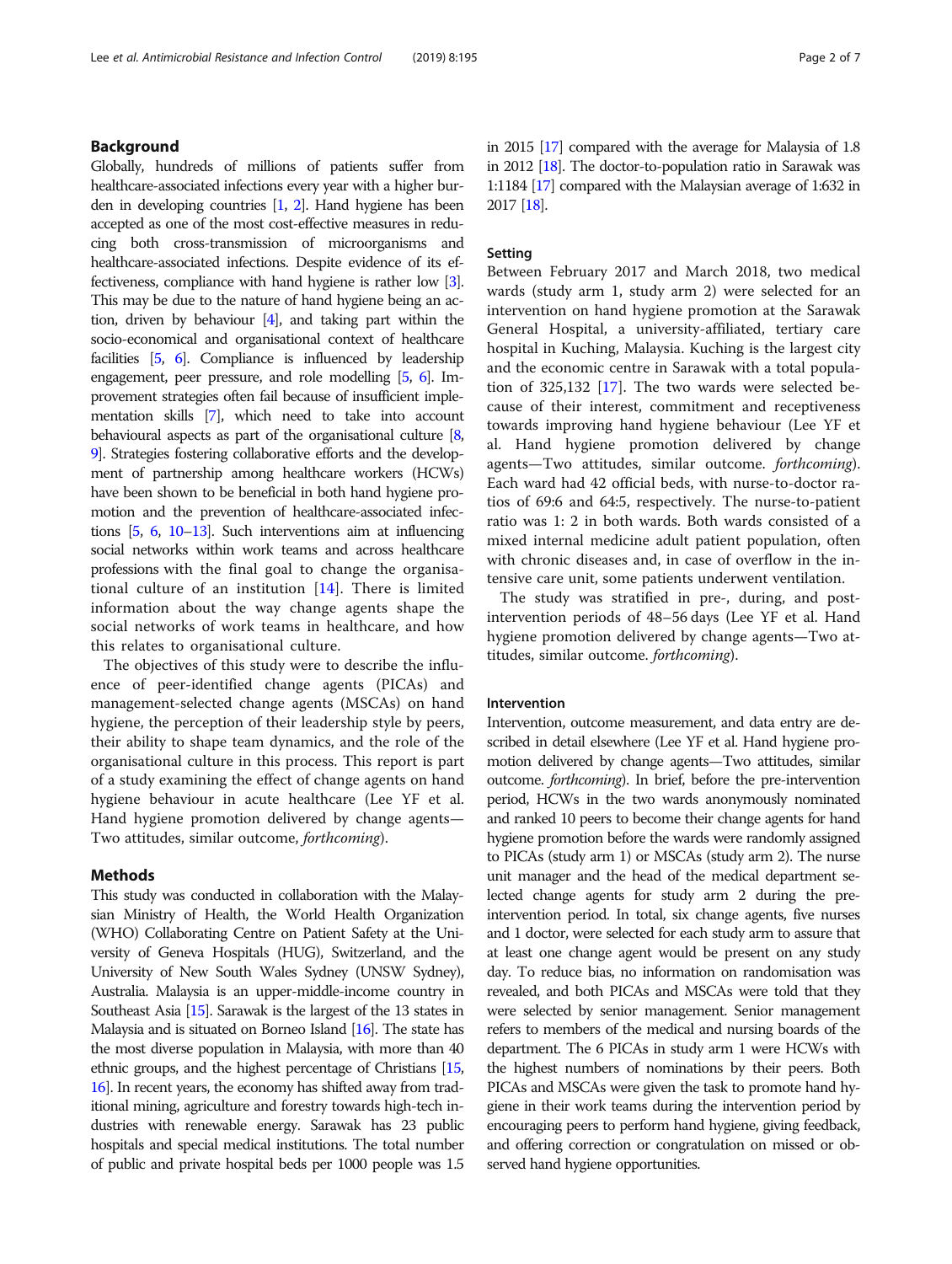#### Outcome measurement

Trained and validated auditors measured hand hygiene compliance by direct hand hygiene observation using the WHO methodology [[19](#page-6-0)], and has been reported separately (Lee YF et al. Hand hygiene promotion delivered by change agents—Two attitudes, similar outcome. forthcoming). During the intervention period, the principal investigator conducted 8 walk-arounds in each study arm with the aim of observing interactions between change agents and staff and initiatives taken by the change agents to promote hand hygiene. In the post-intervention period, six question and answer (Q&A) sessions in both English and Malaysian were organized to explore the opinion of nurses towards PICAs and MSCAs. The sessions were conducted over 6 days, with a maximum of 10 randomly allocated participants per session, in total 57 and 55 nurses in study arm 1 and study arm 2, respectively. Written informed consent was obtained from all participants. A local infection prevention and control expert facilitated the Q&A sessions using a semi-structured interview guide that addressed five areas of leadership attributes: attitude, self confidence, approachability, team role, and decision-making capacities [[5](#page-6-0), [20](#page-6-0)]. The sessions were audio-recorded, transcribed verbatim and translated into English. In addition, the participating nurses re-nominated five peers (nurses only) they preferred as leaders for hand hygiene promotion. Doctors did not participate in this exercise. They also listed and ranked (as free text) three main leadership qualities they considered important for hand hygiene promotion.

#### Social network analysis

Data from the re-nomination lists were used to perform social network analysis with the NodeXLPro software (Social Media Foundation, Belmont, CA, USA) [\[21](#page-6-0)]. Three dimensions were distinguished: 1) visual sociograms of the entire network; 2) calculations of geodesic distance, density, and reciprocity of the network as a whole; 3) calculation of centrality of the five most nominated individuals. Sociograms visualize the position of staff within the post-intervention re-nomination network. Each HCW on the ward represents a 'node' and the lines between the nodes describe the personal network of the HCWs and the relational distance within this network. Geodesic distance measures the shortest route or pathway between two individuals and the range of their connections within the network. The distance is reported as an average and maximum distance between individuals [[22,](#page-6-0) [23\]](#page-6-0). Density measures the total interactions (or relationships) between individuals divided by the total possible interactions (relationships) between

individuals within the network. Reciprocity measures the degree of reciprocal nominations between individuals (individuals nominating each other). Vertical hierarchies have low reciprocity (little nominations between individuals), while horizontal hierarchies have high reciprocity (many nominations between individuals). Centrality measures individuals who are most connected and as such will hold influential positions in the network [\[24\]](#page-6-0). The most common measures are degree centrality, closeness centrality, and betweenness centrality [[25](#page-6-0)]. In the current study, degree centrality is the measurement of nominations directed towards an individual within the network [[24,](#page-6-0) [25](#page-6-0)]. Closeness centrality is the average length of the shortest path between individuals. Closeness centrality captures how close one individual is to other individuals within the network, based on how quickly or easily each individual can interact with other individuals. Smaller numbers indicate shorter distance (easier interaction). Betweenness centrality measures the number of times an individual is on the shortest path between two other individuals. A high betweenness centrality indicates that an individual is an influential gatekeeper and is connected to the otherwise disconnected individuals in the network.

# Results

#### Hand hygiene compliance

Compared to the pre-intervention period, hand hygiene compliance improved from 48% (95% CI: 44–53%) to 66% (63–69%), and from 50% (44–55%) to 65% (60–69%) during the intervention period in study arm 1 and study arm 2, respectively. There was no significant difference of hand hygiene improvement between the two study arms (Lee YF et al. Hand hygiene promotion delivered by change agents—Two attitudes, similar outcome. forthcoming).

#### Question and answer sessions

Perceived leadership styles of PICAs and MSCAs, expressed by HCWs during the Q&A sessions in the post-intervention period, differed substantially between the two study arms and in all five areas of leadership attributes (Table [1](#page-3-0)). In accordance with observations during the ward walk-arounds, MSCAs were reported to apply an authoritative leadership style while PICAs acted more by being a role model.

A total of 69 and 68 leadership attributes for hand hygiene promotion were received from Q&A participants of study arm 1 and study arm 2, with 201 and 172 citations, respectively. The most commonly quoted leadership quality for hand hygiene promotion was a "strict attitude", cited by 40 HCWs (40/56; 70%) in study arm 1 and 27 times (27/55; 49%) in study arm 2 (Table [2\)](#page-3-0).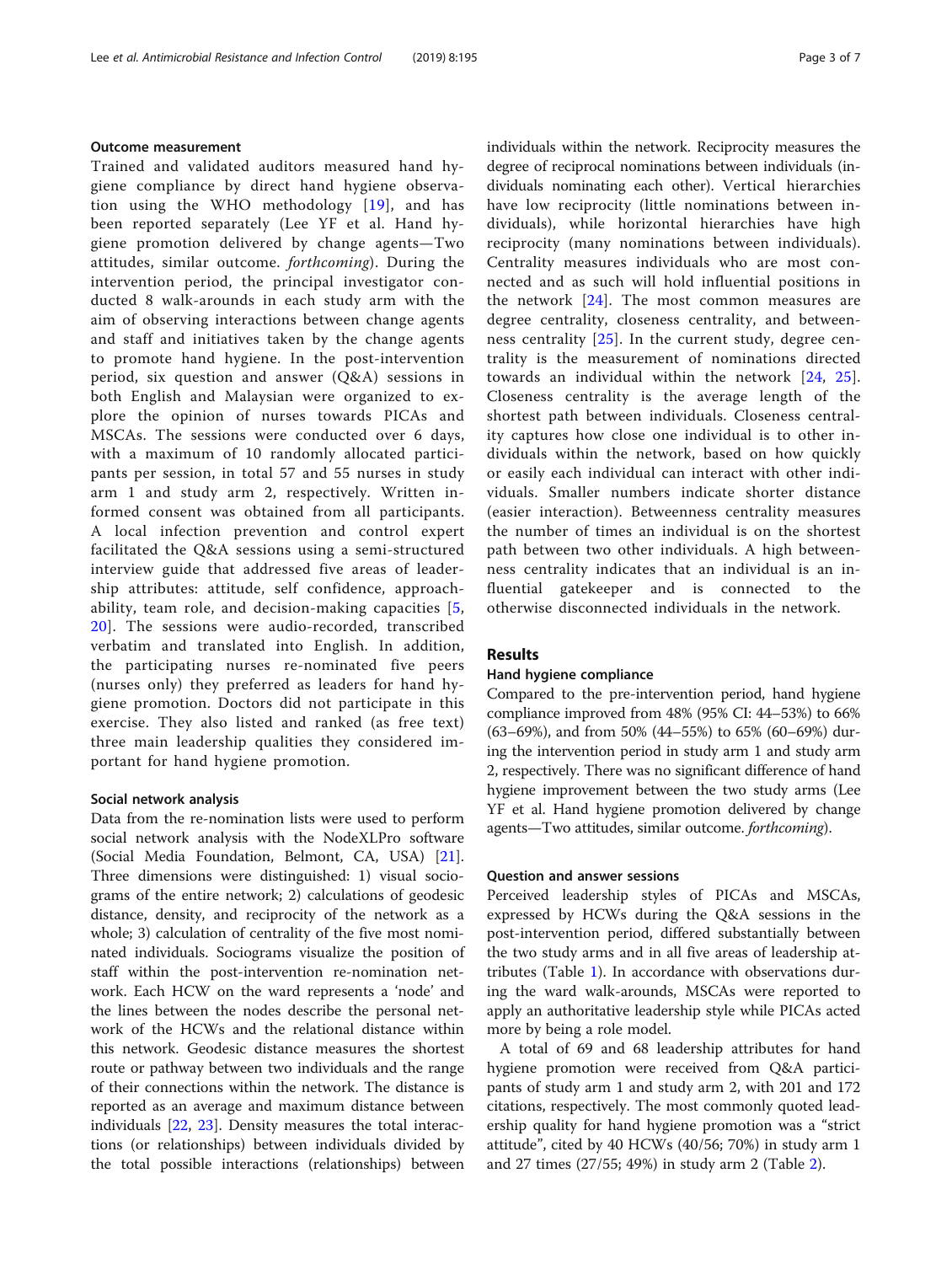| Leadership attributes      | Study arm 1<br>Peer-identified change agents                                                                                               | Study arm 2<br>Management-selected change agents                                                                   |
|----------------------------|--------------------------------------------------------------------------------------------------------------------------------------------|--------------------------------------------------------------------------------------------------------------------|
| Attitude                   | Not pushy, mostly easy-going; positive attitude;<br>motivated to improve hand hygiene practices<br>in the ward                             | Very determined to improve hand hygiene<br>compliance; strong-minded; goal orientated                              |
| Self-confidence            | Somewhat lacking self-confidence; concerns<br>about their leadership capacities                                                            | Very assertive                                                                                                     |
| Approachability            | Visible and always receptive; very friendly; not<br>strict; empathetic                                                                     | Approachable attitude, but sometimes unavailable<br>due to other activities; were strict; almost dictatorial       |
| Team role                  | Strong team players; followed-through tasks with<br>other team members; always performed good<br>hand hygiene practices (good role models) | Acted as team managers; kept their distance;<br>always performed good hand hygiene practices<br>(good role models) |
| Decision-making capacities | Somewhat lacking                                                                                                                           | Prominent                                                                                                          |

<span id="page-3-0"></span>Table 1 Perceived leadership styles of peer-identified change agents and management-selected change agents

#### Social network analysis

Social network analysis was performed on 56 and 55 HCWs in study arm1 and study arm 2, respectively. One HCW from study arm 1 did not participate in the social network questionnaire. Ward HCWs included senior, junior and auxiliary nurses with an average work experience of 7 years in study arm 1 and 6 years in study arm 2, respectively. The wards were similar for the number of nominated relationships with 315 and 295 in study arm 1 and study arm 2, respectively. The sociograms illustrate similar social networks in both study arms (Fig. [1\)](#page-4-0). Peer-identified change agents and MSCAs who were re-nominated in the post-intervention period had strong networks. One PICA (#11) and one MSCA (#60) who were nominated in the pre-intervention period but not re-nominated in the post-intervention period were less connected than other initially nominated HCWs. Figure [1](#page-4-0) shows the visual sociograms of the entire network.

The average and maximum geodesic distances between individuals in both study arms were 1.9 and 3.0, respectively. On average, each HCW in both study arms was only two steps away from a renominated leader, indicating that both networks were cohesive. The density of both networks was 0.08 for each study arm, indicating that there was little interaction between HCWs in both networks. Reciprocities of study arm 1 and study arm 2 were low, 0.08 and 0.10, respectively. This indicated a hierarchical network with only 8 and 10% of the pairs being nominated by each other.

The medians for the degree centrality, closeness centrality, and betweenness centrality of PICAs and MSCAs indicate that the leadership styles of both PICAs and MSCAs would equally influence hand hygiene (Table [3\)](#page-4-0). Ranges of centrality were similar in both study arms.

The median centralities for the top five re-nominated leaders in the post-intervention period were similar in both study arms (Table [4](#page-4-0)). However, the range for the betweenness centrality in study arm 2 was wide (232.7–687.0), while this range in study arm 1 was narrow (234.3–387.8).

| Study arm 1 (PICAs) |                      |    |                            | Study arm 2 (MSCAs) |                       |                            |      |  |
|---------------------|----------------------|----|----------------------------|---------------------|-----------------------|----------------------------|------|--|
| Rank                | Preferred leadership |    | Frequency ( $n = 56$ HCWs) |                     | Preferred leadership  | Frequency ( $n = 55$ HCWs) |      |  |
|                     | qualities            | Ν  | $\%$                       |                     | qualities             | N                          | %    |  |
|                     | Strict               | 40 | 71.4                       |                     | Strict                | 27                         | 49.1 |  |
| 2                   | Responsible          | 29 | 51.8                       | 2                   | Good role model       | 25                         | 45.5 |  |
| 3                   | Hardworking          | 14 | 25.0                       | 3                   | Always reminds        | 15                         | 27.3 |  |
| $\overline{4}$      | Knowledgeable        | 9  | 16.1                       | 4                   | Responsible           | 14                         | 25.5 |  |
| 5                   | Speaks up            | 9  | 16.1                       | 5                   | Committed / dedicated | 12                         | 21.8 |  |
| 6                   | Disciplined          | 6  | 10.7                       | 6                   | Friendly              | 9                          | 16.4 |  |
| 7                   | Senior               | 6  | 10.7                       | 7                   | Disciplined           | 8                          | 14.5 |  |
| 8                   | Soft spoken          | 5  | 8.9                        | 8                   | Hardworking           | 5                          | 9.1  |  |
| 9                   | Honest               | 5  | 8.9                        | 9                   | Good attitude         | 5                          | 9.1  |  |
| 10                  | Good teacher         | 4  | 7.1                        | 10                  | Good teacher          | $\overline{4}$             | 7.3  |  |

**Table 2** Preferred leadership qualities for hand hygiene promotion cited by healthcare workers

HCWs Healthcare workers, PICAs Peer-identified change agents, MSCAs Management-selected change agents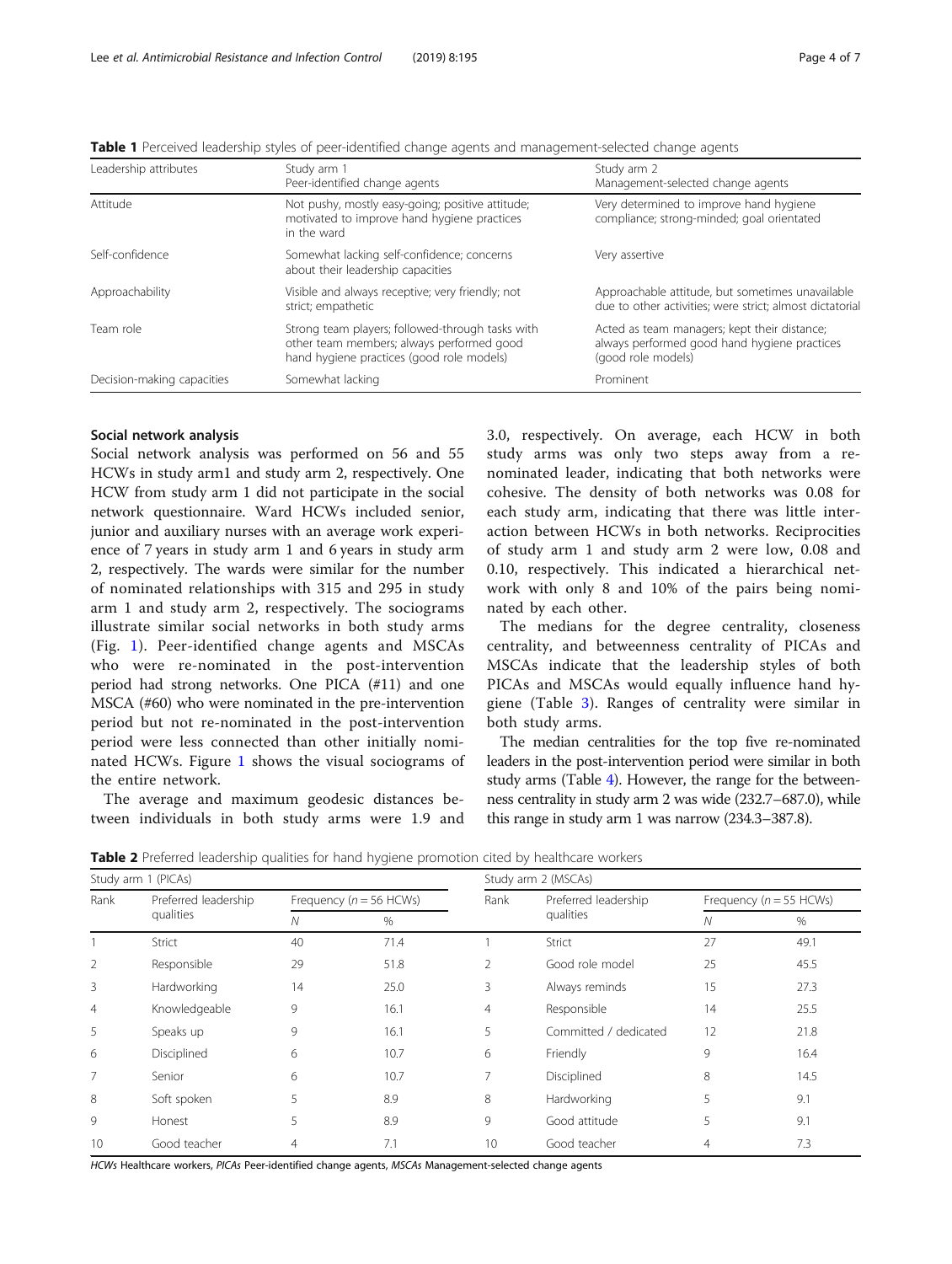<span id="page-4-0"></span>

Compared to PICAs, MSCAs had more work experience both overall and in the ward (Table [5](#page-5-0)). Both PICAs and MSCAs had low betweenness centralities compared to the top-five re-nominated leaders (Table [5\)](#page-5-0).

# **Discussion**

The fact that there was no difference in hand hygiene compliance between the two study arms was a major finding of the intervention strategy of the overall study (Lee YF et al. Hand hygiene promotion delivered by change agents—Two attitudes, similar outcome. forthcoming). Qualitative Q&A sessions provided in-depth insight into perceptions of leadership styles by HCWs, while quantitative social network analysis explained relationships of complex interactions in work teams. The methods complemented each other and provided a picture of socially cohesive work teams with staff nominating socially well-connected peers, while preferring the status-quo of a strict, even authoritarian, leadership style for hand hygiene promotion.

The little interaction between HCWs, the low number of re-nominated leaders (2/5), and the low nominatornominee ties suggest that the networks in both study arms were highly hierarchical. The average short distance between the HCWs suggested that both work

Table 3 Centrality of the change agents nominated before the pre-intervention period

|              | ID     | Change<br>Agent | Centrality |           |             |  |
|--------------|--------|-----------------|------------|-----------|-------------|--|
|              |        |                 | Degree     | Closeness | Betweenness |  |
| Study arm 1  | 8      | Yes             | 25         | 0.010     | 387.8       |  |
| <b>PICAs</b> | 59     | Yes             | 18         | 0.010     | 234.3       |  |
|              | 43     | Yes             | 7          | 0.008     | 70.6        |  |
|              | 11     | Yes             | 7          | 0.008     | 46.7        |  |
|              | 22     | Yes             | 5          | 0.008     | 40.8        |  |
| Median       |        |                 | 7          | 0.008     | 70.6        |  |
| Study arm 2  | 47     | Yes             | 25         | 0.011     | 327.4       |  |
| <b>MSCAs</b> | 16     | Yes             | 21         | 0.011     | 211.0       |  |
|              | 36     | Yes             | 12         | 0.010     | 86.5        |  |
|              | 37     | Yes             | 4          | 0.009     | 25.7        |  |
|              | 60     | Yes             | 3          | 0.009     | 18.8        |  |
|              | Median |                 | 12         | 0.010     | 86.5        |  |

PICAs Peer-identified change agents, MSCAs Management- selected change agents

Table 4 Centrality of the top five re-nominated leaders in the post-intervention period

|                             | ID     | Change<br>Agent | Centrality |           |             |  |
|-----------------------------|--------|-----------------|------------|-----------|-------------|--|
|                             |        |                 | Degree     | Closeness | Betweenness |  |
| Study arm 1<br><b>PICAs</b> | 8      | Yes             | 25         | 0.010     | 387.8       |  |
|                             | 17     | No.             | 23         | 0.010     | 371.7       |  |
|                             | 42     | No              | 23         | 0.010     | 359.8       |  |
|                             | 56     | No.             | 24         | 0.010     | 315.0       |  |
|                             | 59     | Yes             | 18         | 0.010     | 234.3       |  |
|                             | Median |                 | 23         | 0.010     | 359.8       |  |
| Study arm 2                 | 40     | No              | 36         | 0.013     | 687.0       |  |
| <b>MSCAs</b>                | 34     | No              | 28         | 0.011     | 438.1       |  |
|                             | 47     | Yes             | 25         | 0.011     | 327.4       |  |
|                             | 8      | No.             | 23         | 0.011     | 295.9       |  |
|                             | 16     | Yes             | 21         | 0.011     | 232.7       |  |
|                             | Median |                 | 25         | 0.011     | 327.4       |  |

PICAs Peer-identified change agents, MSCAs Management- selected change agents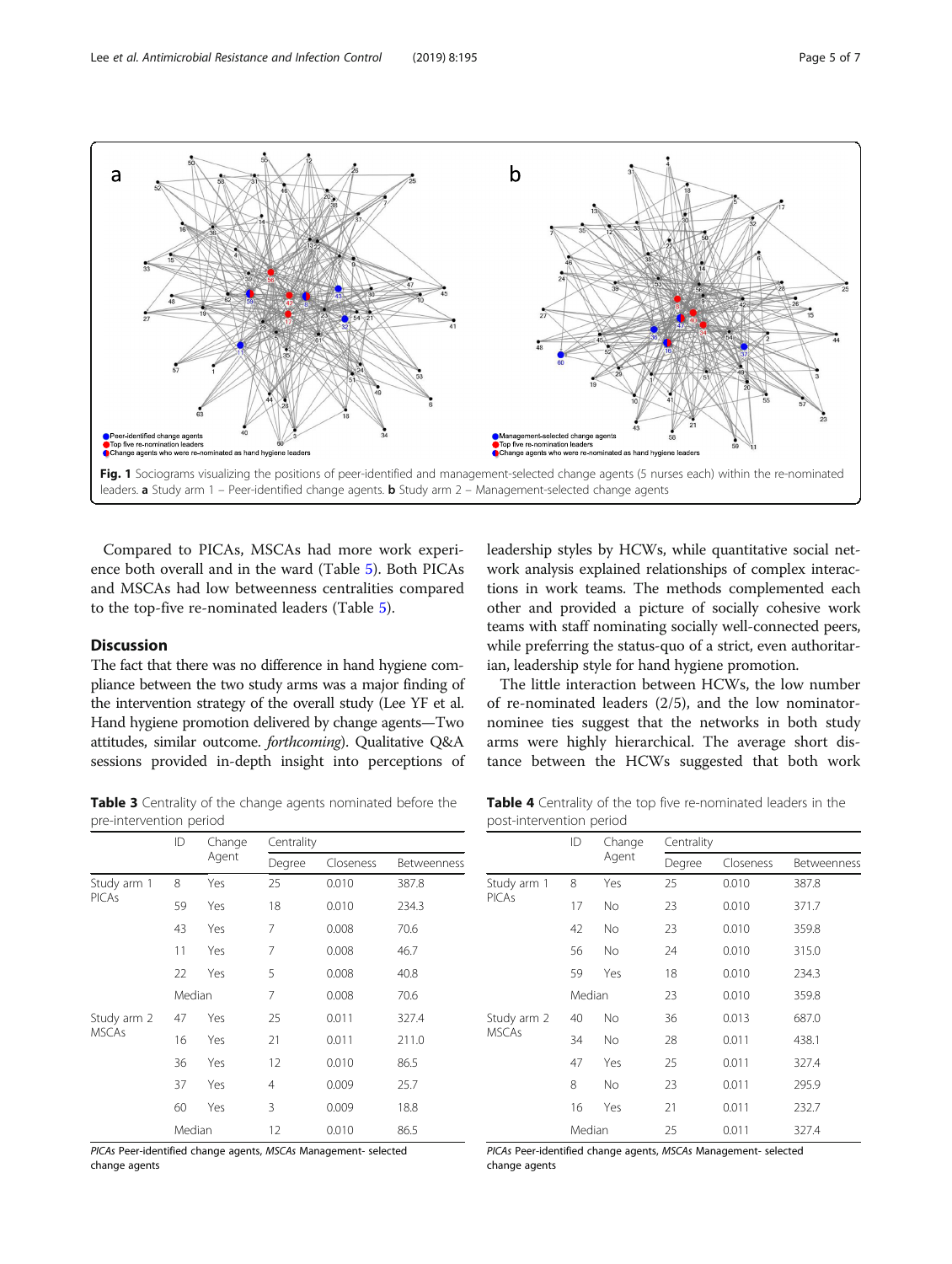|                             |                                   | Working years in<br>healthcare Median<br>(range) | Working years in<br>the ward Median<br>(range) | Centrality Median (range) |                        |                     |
|-----------------------------|-----------------------------------|--------------------------------------------------|------------------------------------------------|---------------------------|------------------------|---------------------|
|                             |                                   |                                                  |                                                | Degree                    | Closeness              | Betweenness         |
| Study arm 1<br>PICAs        | Peer-identified change agents     | $5(3-8)$                                         | $5(3-5)$                                       | $7(5-25)$                 | $0.008(0.008 - 0.010)$ | 70.6 (40.8-387.8)   |
|                             | Top five re-nominated leaders     | $15(3-17)$                                       | $5(2-15)$                                      | $23(18-25)$               | $0.010(0.010 - 0.010)$ | 359.8 (234.3-387.8) |
| Study arm 2<br><b>MSCAs</b> | Management selected change agents | $19(10-24)$                                      | $8(2-10)$                                      | $12(3-25)$                | $0.010(0.009 - 0.011)$ | 86.5 (18.8-327.4)   |
|                             | Top five re-nominated leaders     | $14(6-24)$                                       | $3(2-9)$                                       | $25(21-36)$               | $0.011(0.011 - 0.013)$ | 327.4 (232.7-687.0) |
|                             |                                   |                                                  |                                                |                           |                        |                     |

<span id="page-5-0"></span>Table 5 Work experience and centrality of change agents and the top-five re-nominated leaders

PICAs Peer-identified change agents, MSCAs Management- selected change agents

teams were cohesive. However, poor reciprocity and low ties (interactions) suggested that the HCWs did not rely on each other for assistance, at least not for hand hygiene.

Two of the five re-nominated leaders in both study arms had been identified as change agents. Their renomination supports the diffusion of innovation theory [[26\]](#page-6-0) hypothesis that change agents are early adopters who make change acceptable for their peers. In the context of facilitating the adoption of good hand hygiene practice behaviour, these change agents were important for linking disconnected HCWs towards hand hygiene practice.

The PICAs in study arm 1 promoted hand hygiene improvement through leading by example. However, HCWs in this study arm indicated that, when given a choice, they preferred authoritarian leadership, even though they also expressed unease with this leadership style, and they renominated rather socially skilled peers in the postintervention period. These findings exemplify the predominance of the existing organisational culture on behaviour, even if it causes cognitive dissonance [\[9](#page-6-0)]. This may have been shaped by the local culture of native tribes in Sarawak always to appoint elderly seniors to be leaders [[27](#page-6-0)]. However, preference for hierarchical organization structures by HCWs has been reported also in other countries and in different healthcare settings [[28](#page-6-0)–[30\]](#page-6-0).

Our study has limitations. First, concerns about confidentiality in the Q&A sessions may have motivated HCWs to re-nominate leaders for hand hygiene promotion based on social expectations rather than their personal preference. Second, the study duration was relatively short to observe the full effect of a behavioural change intervention on organisational culture. A prolonged post-intervention period may have influenced both hand hygiene compliance and the perception of leadership style by staff. We hypothesise that in the long-term, the effect of PICAs on hand hygiene compliance may be superior compared to MSCAs, because HCWs feel more at ease working with them. Third, the limited, although significant, improvement of hand hygiene compliance exemplifies the reality given the short study periods and mandating internal change agents.

### Conclusion

Despite experiencing successful hand hygiene improvement from PICAs who led by example, HCWs expressed a preference for the existing authoritarian leadership structure. This highlights the limits of applying leadership models that are not supported by the local organisational culture, and urges the need to repeat such study in other cultural settings. There was no difference in hand hygiene improvement between both study arms.

#### Abbreviations

HCWs: Healthcare workers; MSCAs: Management-selected change agents; PICAs: Peer-identified change agents; Q&A: Question and Answer; WHO: World Health Organization

#### Acknowledgements

We want to thank the Institute of Clinical Research, National Institute of Health, Ministry of Health, Malaysia, for funding this publication. We wish to thank the hand hygiene trainers of HUG for the organization of the local train-the-trainers workshop, and the Malaysian Ministry of Health for their continuously commitment in enhancing patient safety. In particular, we would like to thank the following colleagues for advice, support, and contribution to this study: Norjannah Abas, Catherine Valarie Alek, Elizabeth Awang, Nordiah Awang Jalil, Sugiwati Boret, Aldrick Bungan, En Sze Chan, Aaron Chiew, Zin Hing Chin, Manjan Dagang, Dayang Diun, Amilita Esseary, Alan Fong, Ni'mat Hamadan, Fatin Amalina Ibrahim, Kandong Jarop, Rufina Shantie Jep, Isma Iskandar Juperi, Ren Jye Kim, Molly Kudin, Kamarudin Lajim, Sie Ngo Lau, Marilyn Libin, Monica Martin, Zaidah Mat, Glorita Philip, Sheila Ivy Rasidin, Ellisa Reba, Whel Rosen, Suria Sayid Adris, Esah Serman, Irip Ubai, Mary William Ago, Suria Zaini. Finally, we thank the Director General of Health Malaysia for approving this publication.

#### Authors' contributions

The initial design was by MLM and developed with YFL, LMO, DP, SAH and WZ. SYW, HHC, YFL, SAH and DP contributed to data collection and intervention in the wards. YFL performed social network analysis under the supervision of MLM and WZ. YFL interpreted the data under the supervision of MLM and WZ. YFL performed all ward walk-arounds. YFL, HHC and SYW coordinated the Q&A sessions. YFL, HHC and MLM wrote the initial draft of the manuscript and all authors contributed to the paper. All authors have read and approved the final manuscript.

#### Funding

The research did not receive any specific grant from funding agencies in the public, commercial or no-for-profit sectors. The publication fee was funded by the Institute of Clinical Research, National Institute of Health, Ministry of Health, Malaysia. This work was supported by the Infection Control Programme and WHO Collaborating Centre on Patient Safety (SPCI/WCC), University of Geneva Hospitals and Faculty of Medicine, Geneva, Switzerland; hand hygiene research activities at the SPCI/WCC are also supported by the Swiss National Science Foundation (grant no. 32003B\_163262).